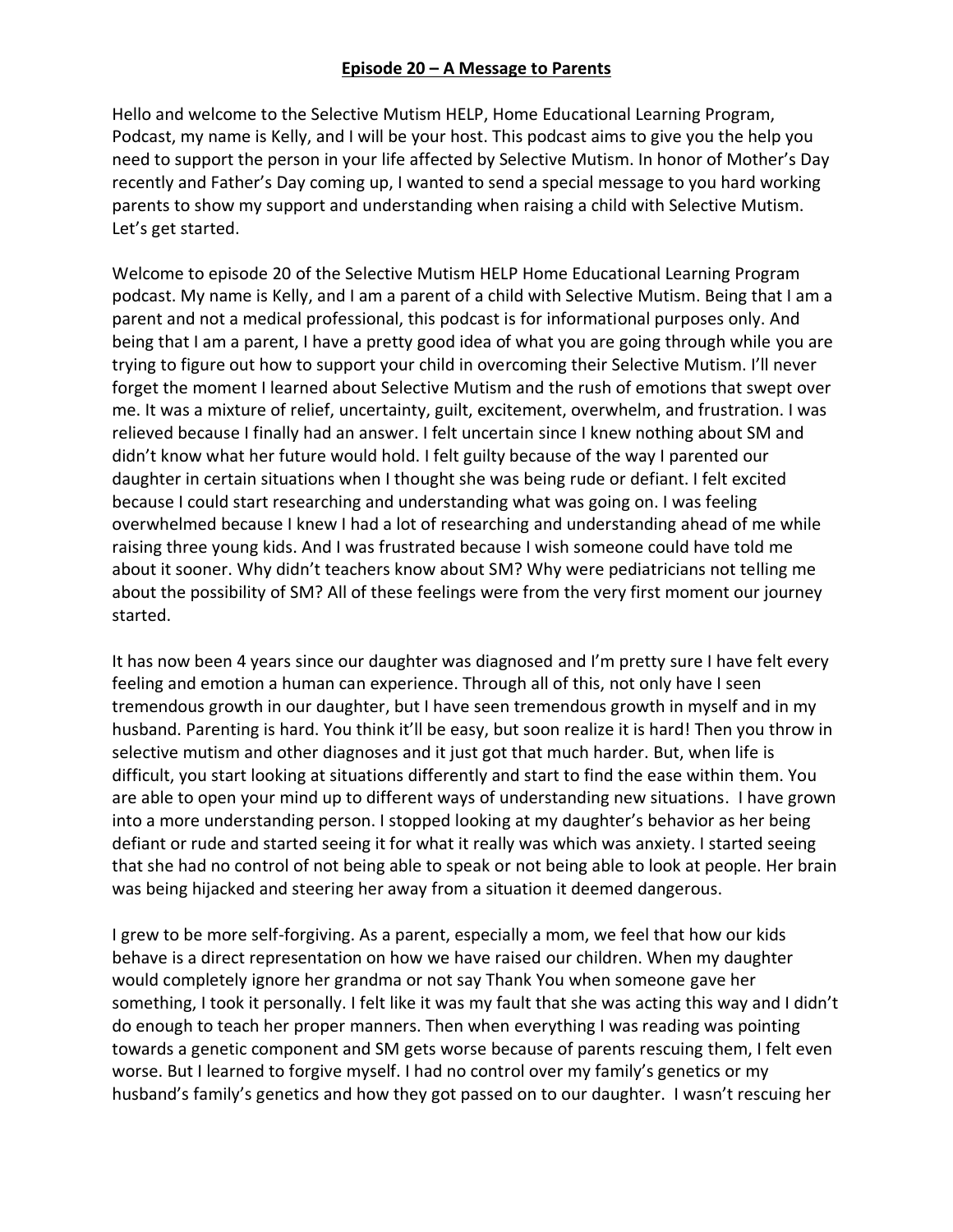to be malicious in growing her SM, I was being a good mom and protecting my daughter when she showed distress when someone asked her a question in a store. I didn't know about SM. I couldn't expect myself to do all the right things when I didn't even know this existed.

I grew to be a better listener. Instead of just assuming how easy or hard certain challenges were going to be for our daughter and deciding what we would work on, I began asking her and really listening to what she had to say. I learned to not be judgmental when she told me that something was going to be really hard. Just because something seemed easy to me, didn't mean that it was going to be easy for her. When she said it would be hard to hold up a sign that read "Hi" to her friends and I didn't believe her because to me that seemed really easy, I wasn't listening to her. So when I told her she had to do it in order to earn a brave ticket and she completely shut down and buried her head in my lap when the opportunity came, I realized that I wasn't listening to what she said. Once I understood that, even at the age of 4.5, she knew exactly how easy or hard something would be, I started listening. When I started listening and we worked on challenges that she said wanted to work on, we started making progress. She grew to trust that I wasn't going to make her do the things that were too hard, and I grew to trust her insight.

I grew to understand how important the right support is. Just because someone is trained in a certain area, doesn't mean they are going to be the right fit. Once I began to understand the type of person that our daughter was drawn to, I began to look for the right personalities to support her, not necessarily the right credentialing. Even though working with an SM specialist seemed to be the right way to go, it wasn't the right fit for us. Occupational therapy isn't the most traditional way to help support someone with SM, but our daughter's therapist was the perfect person for her, and we started seeing tremendous growth because of it. Even though she was assigned to a particular special education teacher due to her IEP qualifications, that didn't mean he was the right person for her. We ended up switching case managers half way through her kindergarten year because we didn't have the right person in place. Once we got the right person, our daughter made huge strides. Trust your gut. Trust your child. Trust that you have the power to follow whatever path feels right for your situation.

As I mentioned early, I wasn't the only one showing growth, my husband was as well. He will admit that it didn't happen as quckly as my growth, but it did eventually happen. At the beginning there was a huge disconnect between how my husband was understanding our daughter's diagnosis and how I was understanding our daughter's diagnosis. He has since told me that it was hard for him because he is very lineal in his thinking. He was just trying to get from point A to point B and trying to figure out that path was too overwhelming. I remember when our daughter was invited to a birthday party and my husband was going to be the one bringing her. It was going to be at an amusement park. I told him to get there early and to ask her the three questions we had been working on – what is your name, what is your favorite color, and what is your favorite animal. I told him to take her to the area of the amusement park that had bins of legos and to comment on what she was doing and build the same things she was building. What I failed to do was explain why he needed to do these things. In his mind he knew how to talk to our daughter and how to interact with her so why did he need to do all of the things I mentioned. After his frustration subsided and I realized that I didn't communicate as effectively as I thought I had, we were able to have a better conversation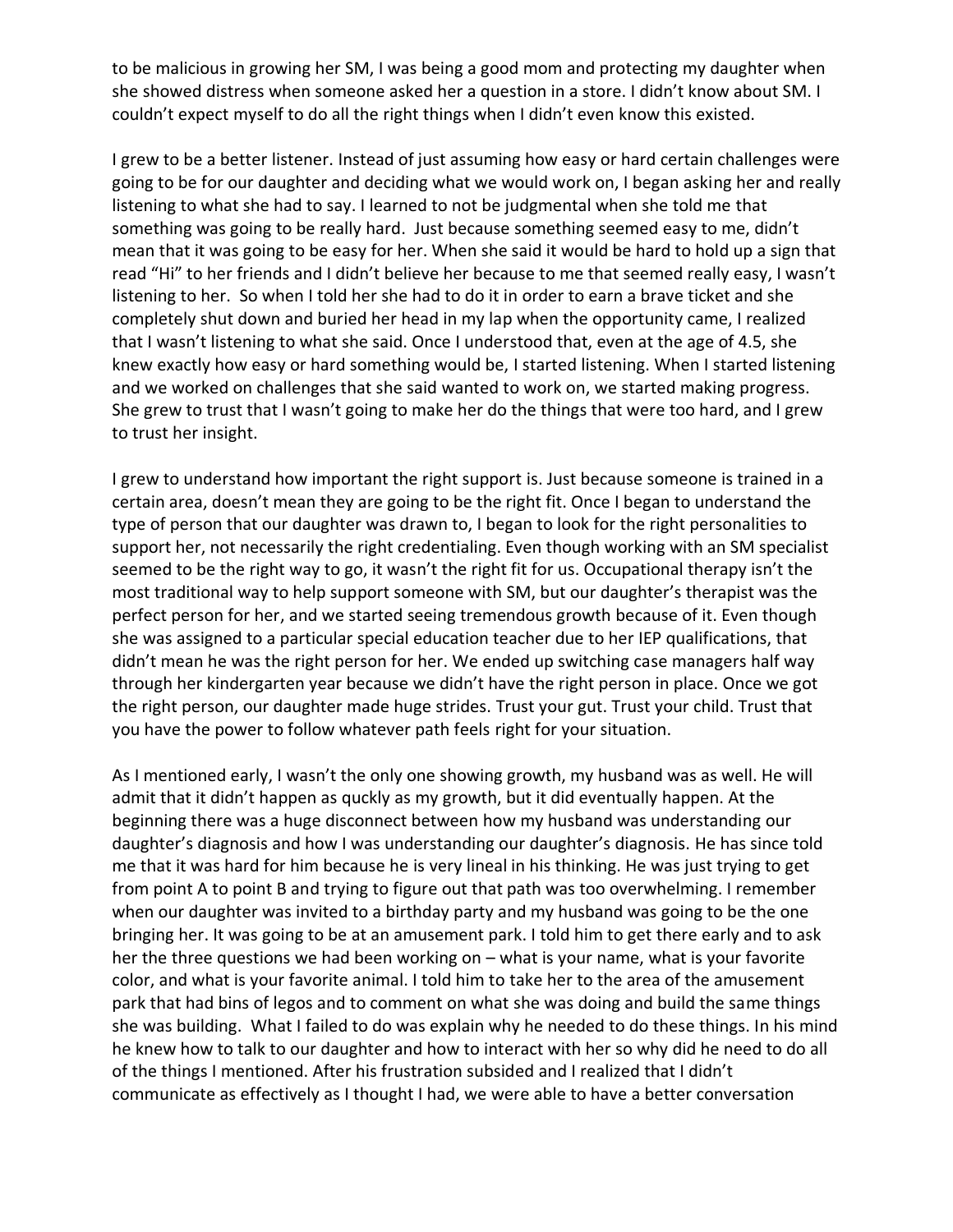about the importance of the strategies I mentioned. Once he understood it, practiced it with our daughter, and saw the positive impact it had on her, he was onboard with using the strategies. He started doing more exposures with her and even made laminated cards that we used when our daughter was practicing answering questions from people she didn't know. She enjoyed proving to dad that she could talk to people in public and it took a lot more pressure off of me. Plus, it ended up being easier for her to talk to others around dad because he didn't have the history of saving her like I did. She actually did better with him than with me.

It is so important to have both parents on the same page when supporting an SM child. Believe me when I tell you just how mentally and emotionally exhausting it is to be the only parent researching, implementing, and strategizing all that goes into supporting an SM child. If you are the parent that may not believe that SM is real and that your child will outgrow it or that they are being manipulative and choosing not to speak. Please, take just a few moments to Google Selective Mutism. It can be hard to come to terms with your child being labeled as having a disorder. You may not want the stigma that comes along with having a child diagnosed with something. You may think that your family and friends are going to think less of you. But, none of that matters. What matters it giving your child the best chance at living their best life. You may even reflect back on your own childhood and remember that you had difficulty talking in certain situations. You may remember your own parents telling you how rude you were being for not saying thank you to someone or saying hi to someone or for not being able to give a presentation to your class. You may remember how frustrating that was or how lonely it made you feel. Wouldn't you want your child to avoid those feelings and help them understand that they aren't alone? I hope the answer to those questions is yes, you want them to avoid feeling that way and you want them to not feel alone.

I'm not going to lie and tell you this journey has been easy. There were many tears in the beginning due to feeling alone, worried, and scared for our daughter's future. But once I began understanding SM and started finding the ways to help our daughter make small steps, I started having tears of joy. Hearing her talk to her friend for the first time is a moment that will stick with me forever. To most that situation seems uneventful, but to a parent of an SM child, those moments are everything. Those are the moments that push away the worry and bring hope back. I'm also not going to tell you that this journey will be over before you know it. This will take time. This will test your patience. You will experience a lot of highs and a lot of lows. But, you are going to grow into the best version of yourself you never knew existed. You will be able to handle anything that comes your way. You will be able to be a role model for everyone around you.

Although this has been the most difficult experience I will probably ever go through, I wouldn't change it for anything. This journey has given me an opportunity to help people from around the world support their own child with SM. It has given me an opportunity to work one on one with parents to help them shed the worry and the guilt and to give them the tools they need to support their own child. Once you have reached the finish line of your child overcoming their SM, I challenge you to find a way to spread awareness about SM. Find a way to help someone starting out on their own journey. Together, we can give these amazing kids their voices back. My final message to those parents that are listening is that you were meant to be a parent of a child with SM. Never doubt yourself. You have what it takes to support your child as they